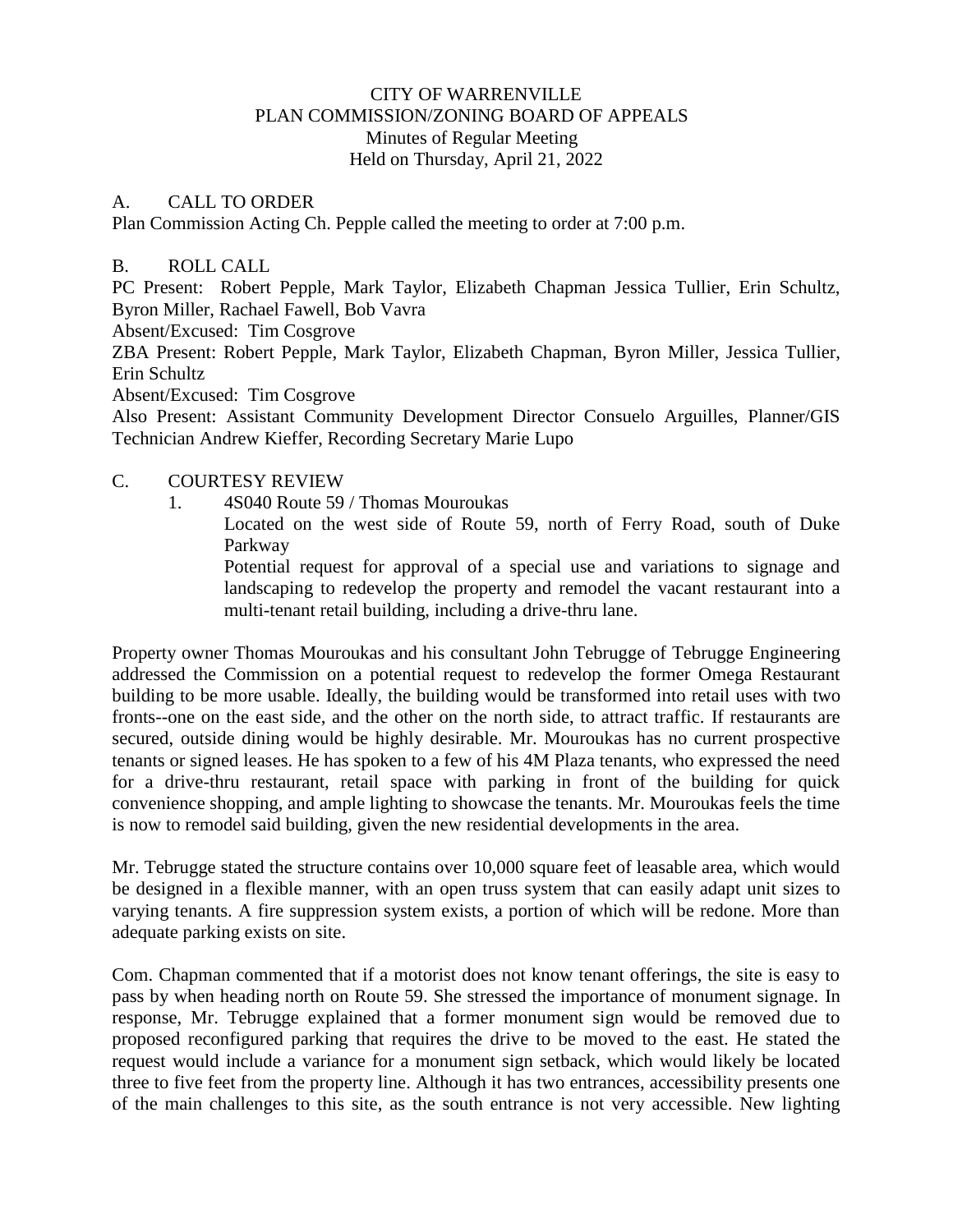plans would improve site visibility and make it "pop." Com. Tullier commented an additional stop light to the north would be helpful.

Upon Com. Miller's question regarding removal/replacement of landscaping, Mr. Tebrugge replied the north parking lot's elongated island would be removed and replaced by nine-foot by 36-foot end-islands, which in his opinion, would result in more vegetation than that which previously existed. The north side of the building's landscaping was overgrown and therefore eliminated to clear entrances for some of the tenants. Com. Miller suggested that staff be consulted regarding improved landscaping. Com. Vavra concurred.

Mr. Mouroukas stated that due to the 75-foot depth of the building, a restaurant would be a preferred tenant, as the space is more than the 60- to 65-foot ideal depth for smaller retailers. The north unit would have its own entrance and exposure, for patrons' convenient parking access. A sidewalk was added along the north side of the building to compliment access. The 19 feet of stone to the façade would provide an extra "pop" to aid retail businesses.

Com. Miller inquired as to extra windows. Mr. Mouroukas replied that they attempted to maximize windows to provide the illusion that a patron is outdoors. The first set of windows on the north measure 15 feet by 10 feet. Another set of windows is being considered, depending on whether the tenant is a retail or restaurant use. Retail uses typically do not desire an excessive amount of windows, due to display needs. The design goal was to keep everything symmetrical at this point. The north unit's user would likely be a business that requires storage space in the back.

Com. Tullier stressed the importance of a drive-thru use.

Mr. Mouroukas stated his goal is not to relocate tenants from 4M Plaza. Since there is a need for drive-thru restaurants, this site has the space to fulfill it, and also accomplish a necessary renovation to make better use of the building. Two anchors would help ensure a successful site operation. Although a patio would enhance a restaurant use, certain window systems fold to open and provide an inside dining experience with an outside feel. Com. Fawell encouraged Mr. Mouroukas to pursue two anchor tenants with outdoor seating.

Com. Fawell inquired as to access when people miss the first entrance and enter via the south ingress, i.e., whether patrons must then loop around the back of the building. Mr. Mouroukas replied an access point exists off of Ferry Road through 4M Plaza. Another possibility is turning around at Everton Drive. He felt that after a while, people tend to get used to a pattern. Mr. Tebrugge suggested the 24-foot lane would help with maneuverability, safety, and Fire District access.

Acting Ch. Pepple commented that many buildings in Warrenville are over-parked. The subject site allows Mr. Mouroukas flexibility for making good use of the parking lot. Additionally, he pointed out that a café would attract Prairie Path traffic, and suggested inclusion of a bike rack. He recommended that signage should face north and south—not Route 59.

Mr. Mouroukas stressed his commitment to the project, including marketing it to appropriate users. The renovation will make the building appear as it is newly built.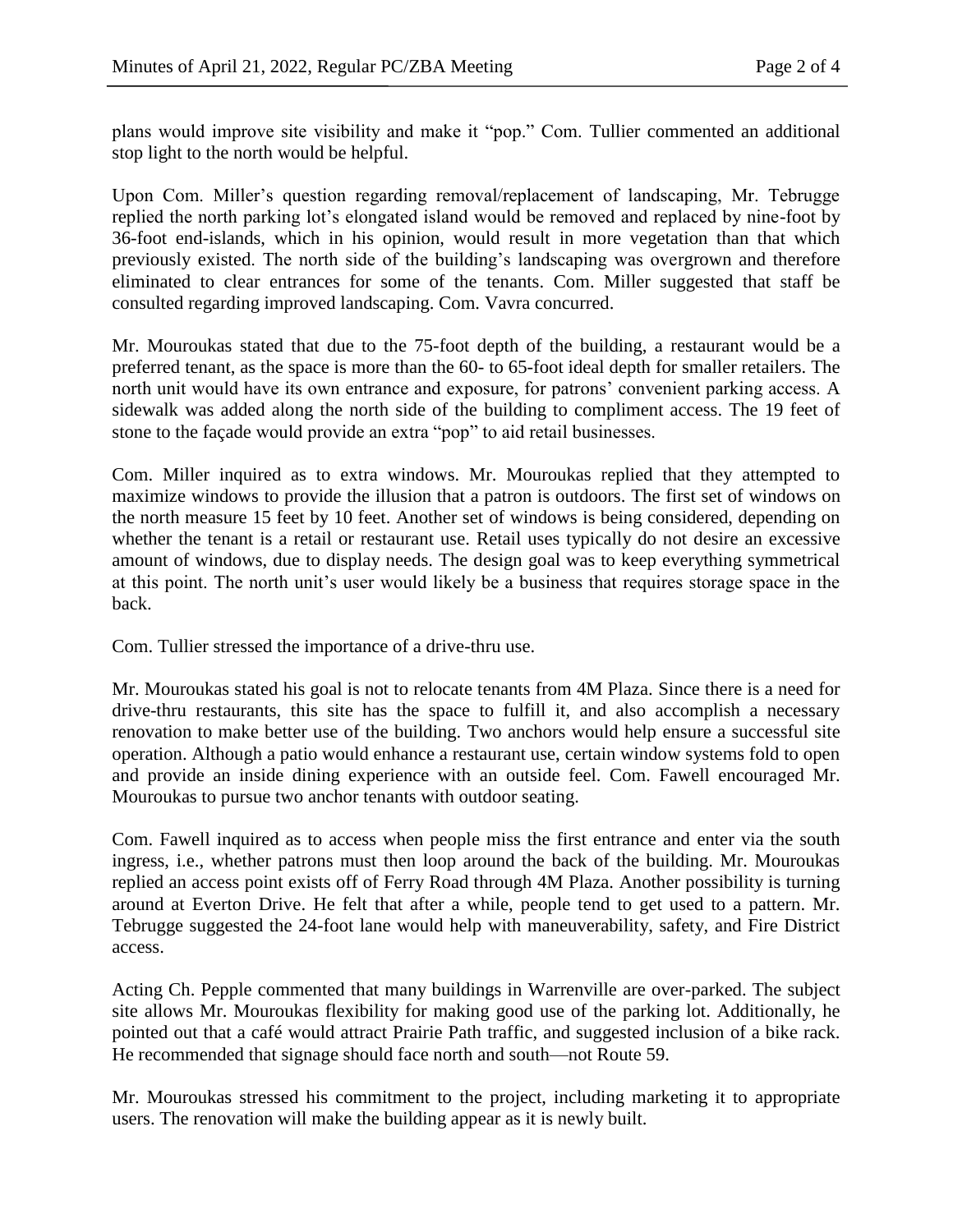Asst. Dir. Arguilles directed attention to the staff memo. In particular, she stressed the importance of resurfacing and restriping the parking lot, and the opportunity to install a sidewalk or bike path along Route 59 to tie into the Prairie Path. She also asked that Mr. Mouroukas consider any easement provisions or modifications as part of the request. Asst. Dir. Arguilles summarized that staff is in general support of the request, and confirmed it would recognize that strict adherence to the Zoning Ordinance would present a hardship to the applicant. The property has been vacant, and the community would benefit by the renovation.

Mr. Tebrugge requested an updated bike path exhibit. Asst. Dir. Arguilles assured him that the City would forward it to him.

All Commissioners expressed general support of the proposal.

- D. OLD BUSINESS
	- 1. 28W341 Diehl Road / MD5 Warrenville, LLC Located on the south side of Diehl Road, west of Dodge Drive Project No. PUD-2022-1002 Plan Commission review and authorization for Chairman and Secretary to execute PC Resolution 2022-1002, to memorialize prior approval of a minor amendment to allow for the construction of an additional monument sign along Diehl Road.

COM. CHAPMAN MOVED, SECONDED BY COM. MILLER, TO AUTHORIZE THE PLAN COMMISSION CHAIRMAN AND SECRETARY TO EXECUTE PLAN COMMISSION RESOLUTION 2022-1002, TO MEMORIALIZE PRIOR APPROVAL OF A MINOR PUD AMENDMENT TO ALLOW FOR CONSTRUCTION OF AN ADDITIONAL MONUMENT SIGN ALONG DIEHL ROAD.

# MOTION ADOPTED UNANIMOUSLY VIA VOICE VOTE.

2. 4625 Weaver Parkway / Crème De La Creme Located on the north side of Diehl Road, west of Weaver Parkway Project No. PUD-2022-1003 Plan Commission review and authorization for Chairman and Secretary to execute PC Resolution 2022-1003, to memorialize prior approval of a minor amendment to allow for reconstruction of a fence using Trex-panel material.

CH. CHAPMAN MOVED, SECONDED BY COM. TULLIER, TO AUTHORIZE THE PLAN COMMISSION CHAIRMAN AND SECRETARY TO EXECUTE PLAN COMMISSION RESOLUTION 2022-1003, TO MEMORIALIZE PRIOR APPROVAL OF A MINOR PUD AMENDMENT TO ALLOW FOR RECONSTRUCTION OF A FENCE USING TREX-PANEL MATERIAL.

MOTION ADOPTED UNANIMOUSLY VIA VOICE VOTE.

F. CITIZENS' COMMENTS